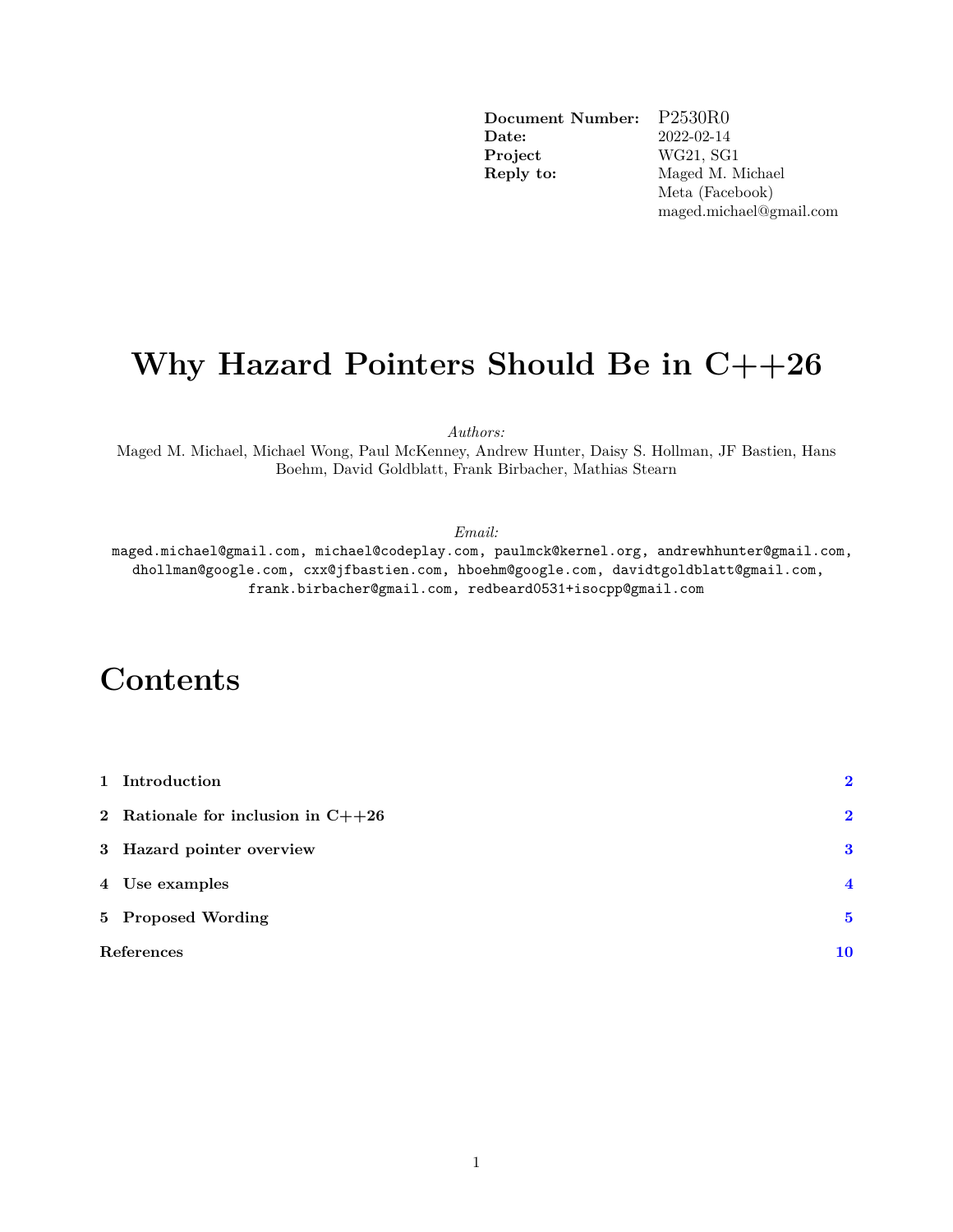# <span id="page-1-0"></span>**1 Introduction**

We propose the hazard pointer safe deferred reclamation technique  $[1]$  for inclusion into  $C++26$ . This paper contains proposed interface and wording for hazard pointers and rationale for its inclusion in  $C++26$ . The wording is based on N4700 ("Working Draft, Standard for Programming Language  $C++$ "). An implementation is in the Facebook Folly open source library [\[2\]](#page-9-2) and has been in heavy use in production since 2017.

The proposal is a subset of the hazard pointer interface and wording in N4895 ("Working Draft, Extensions to C++ for Concurrency Version 2") (henceforth referred to as TS2), which is based on P1121R3 ("Hazard Pointers: Proposed Interface and Wording for Concurrency TS 2"). The proposed interface and wording are in Section [5.](#page-4-0)

# <span id="page-1-1"></span>**2 Rationale for inclusion in C++26**

This proposal is based on the experience gained from hazard pointer implementation in the Facebook Folly open-source library (since 2016) and its heavy use in production (since 2017). The Folly implementation includes the TS2 interface (which was functionally frozen in late 2017) and significant subsequent functional extensions. The implementation of the selected subset of TS2 proposed for  $C++26$  has been stable and in heavy continuous use in production since 2017.

### **What are the reasons for selecting the proposed subset of the TS2 interface for C++26?**

- The subset supports a large part of hazard pointer usage in production.
- The subset interface and implementation have been stable for years under heavy use in production.
- The changes to the existing TS2 wording are straightforward (as can be seen in Section [5](#page-4-0) of this paper) and are therefore expected to require little of the committee's time.

## **Which parts of the TS2 interface are omitted from this proposal for C++26 and why?**

- This proposal omits **custom domains**:
	- **–** The Folly implementation experience has been that we were able to improve and extend the default domain, without needing custom domains. This does not preclude the need for custom domains for some use cases (e.g., async-signal-safety).
	- **–** That is, we did not include custom domain for lack of evidence they are not necessary for common usage.
	- **–** This proposal does not preclude adding custom domains in the future, as evident in TS2.
- This proposal also omits **global cleanup**:
	- **–** The TS2 interface includes a global cleanup function (hazard\_pointer\_clean\_up) which guarantees that all reclaimable retired objects are reclaimed before the function returns. We refer to this mode of reclamation as synchronous reclamation in contrast to the default asynchronous reclamation, where retired objects are only guaranteed to be reclaimed by the end of the program.
	- **–** In 2018 we introduced to Folly cohort-based synchronous reclamation. Cohort-based reclamation is faster and more scalable than global cleanup and can be used conservatively. It has been in heavy use in production since 2018.
	- **–** We do not include cohort-based synchronous reclamation in this proposal for the following reasons:
		- ∗ The wording is expected to be complex and would take a nontrivial amount of committee time.
		- ∗ Use cases that do not require synchronous reclamation are important. There is no need to delay inclusion into the IS to support such cases.
		- ∗ This proposal is amenable to adding future support for synchronous reclamation.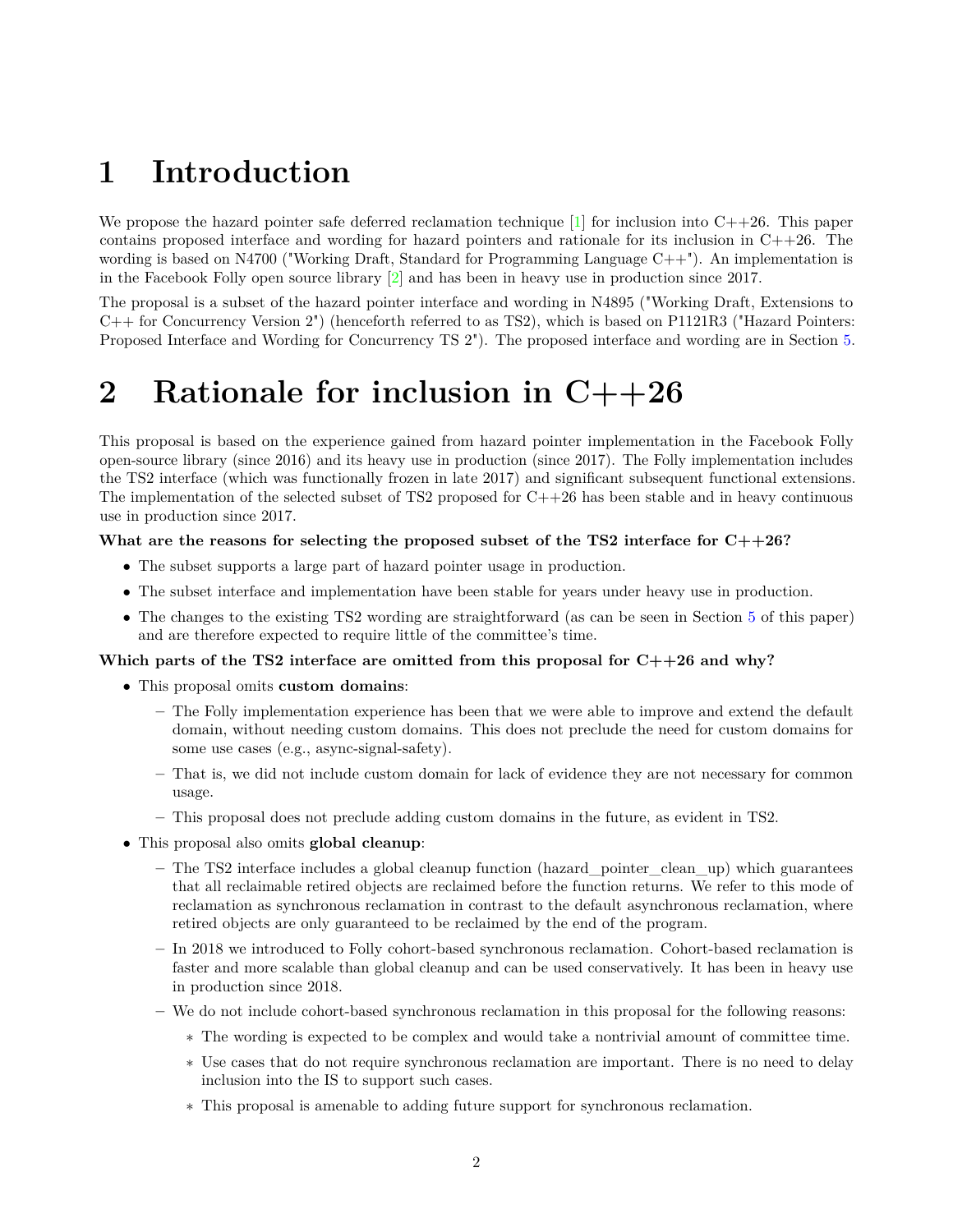## **Why the rush to get it into C++26 when the Concurrency TS 2 is not published as yet (as of early 2022)?**

- We were able to use the TS2 interface (functionally unchanged since 2017) and gain feedback for the Facebook Folly library implementation under heavy use in production.
- This production experience has enabled us to reduce the TS2 interface already to a stable subset that is currently heavily used in production.
- The plan was always to include a basic interface into  $C++$  IS, and we have achieved that with this experience.
- With hazard pointers in  $C++26$ , it enables us to evolve it further and we have a growing list of features and improvements which would be hard to add without being in the IS.
- We can continue to incorporate feedback experience from other usage and evolve it.
- The straightforward changes to the interface surface area (all subtractions) means that the wording review effort is small, and can take little time to be reviewed for C++26 IS inclusion.
- The subset proposed for  $C++26$  is amenable to potential future extensions based on feedback to TS2.
- Note that this selection does not constitute a rejection of the components of TS2 not selected for the C++26 proposal. Rather, we cannot recommend the excluded components with as much confidence for standardization as the selected subset. Excluded components remain in the Folly implementation. There is still value in receiving feedback about the excluded components of TS2.

# <span id="page-2-0"></span>**3 Hazard pointer overview**

A hazard pointer is a single-writer multi-reader pointer that can be owned by at most one thread at any time. Only the owner of the hazard pointer can set its value, while any number of threads may read its value. A thread that is about to access dynamic objects acquires ownership of hazard pointer(s) to protect such objects from being reclaimed. The owner thread sets the value of a hazard pointer to point to an object in order to indicate to concurrent threads — that may remove such object — that the object is not yet safe to reclaim.

Hazard pointers are owned and written by threads that act as accessors/protectors (i.e., protect removable objects from unsafe reclamation in order to access such objects) and are read by threads that act as removers/reclaimers (i.e., may remove and try to reclaim objects). Removers retire removed objects to the hazard pointer library (i.e., pass the responsibility for reclaiming the objects to the library code rather than normally by user code). The set of protector and remover threads may overlap.

The key rule of the hazard pointers method is that **a retired object can be reclaimed only after it is determined that no hazard pointers have been pointing continuously to it from a time before its retirement.**

The core basic mechanism of the hazard pointer technique is the interaction between protection and deferred reclamation.

## **Protection:**

• By setting a hazard pointer *H* to the address of an object *A*, the owner of the hazard pointer is telling all threads: "if you (collectively) remove object *A* after I have set *H* to the address of *A*, and then you retire *A*, then don't reclaim *A* as long as *H* continues to point to *A*".

### **Deferred reclamation:**

- After accumulating a number of retired objects (for the sake of amortization):
	- **–** Extract the set of retired objects.
	- **–** Read (no atomicity needed) the values of all hazard pointers and keep a private set of such values.
	- **–** For each retired object, lookup its address in the private set of values read from hazard pointers:
		- ∗ If not found, reclaim the object.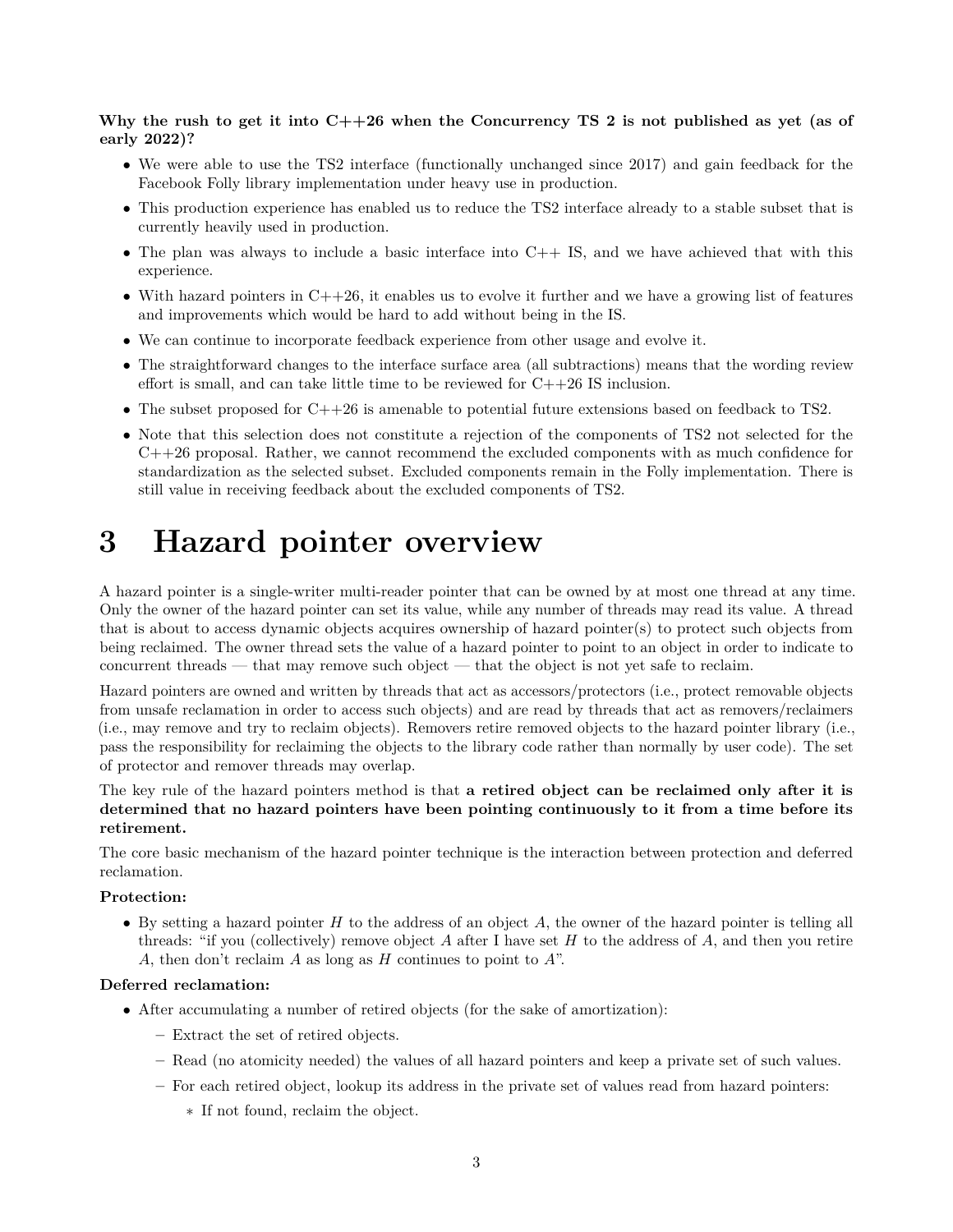∗ If found, put the object back in the set of retired objects.

The main user operations on hazard pointers are:

- Acquiring ownership of a hazard pointer.
- Setting the value of a hazard pointer to protect an object.
- Clearing the value of a hazard pointer.
- Releasing ownership of a hazard pointer.

The main user operation on objects protectable by hazard pointers in addition to regular operations such as reading, writing and removal is:

• Retiring a removed object.

The main internal library operations are:

- Allocation of hazard pointers.
- <span id="page-3-0"></span>• Deferred reclamation.

# **4 Use examples**

## **4.1 Copy-on-write**

```
struct Block : hazard_pointer_obj_base<Block> { /∗ members ∗/ };
```
atomic<Block\*> block\_;

```
template <typename Func>
Result reader_op(Func fn) {
  hazard_pointer h = make_hazard_pointer();
  Block* p = h.protect(block_);
  return fn(p); // safe to access *p
} // RAII end of protection
void writer(Block* newb) { // May be called concurrently with readers
  Block* oldb = block_.exchange(newb);
  oldb->retire(); // reclaim *oldb when safe
```

```
}
```
## **4.2 Search ordered single-writer singly-linked list**

```
struct Node : hazard_pointer_obj_base<Node> {
  T elem_;
  atomic<Node*> next_;
  Node(T e, Node* n) : elem(e), next(n) {}};
atomic<Node*> head_{nullptr};
bool contains(const T& val) const {
  /∗ Two hazard pointers for hand−over−hand traversal ∗/
  hazard_pointer hptr_prev = make_hazard_pointer();
  hazard_pointer hptr_curr = make_hazard_pointer();
  while (true) {
    atomic<Node*>* prev = &head_;
    Node* curr = prev->load(std::memory_order_acquire);
    while (true) {
      if (!curr) return false;
```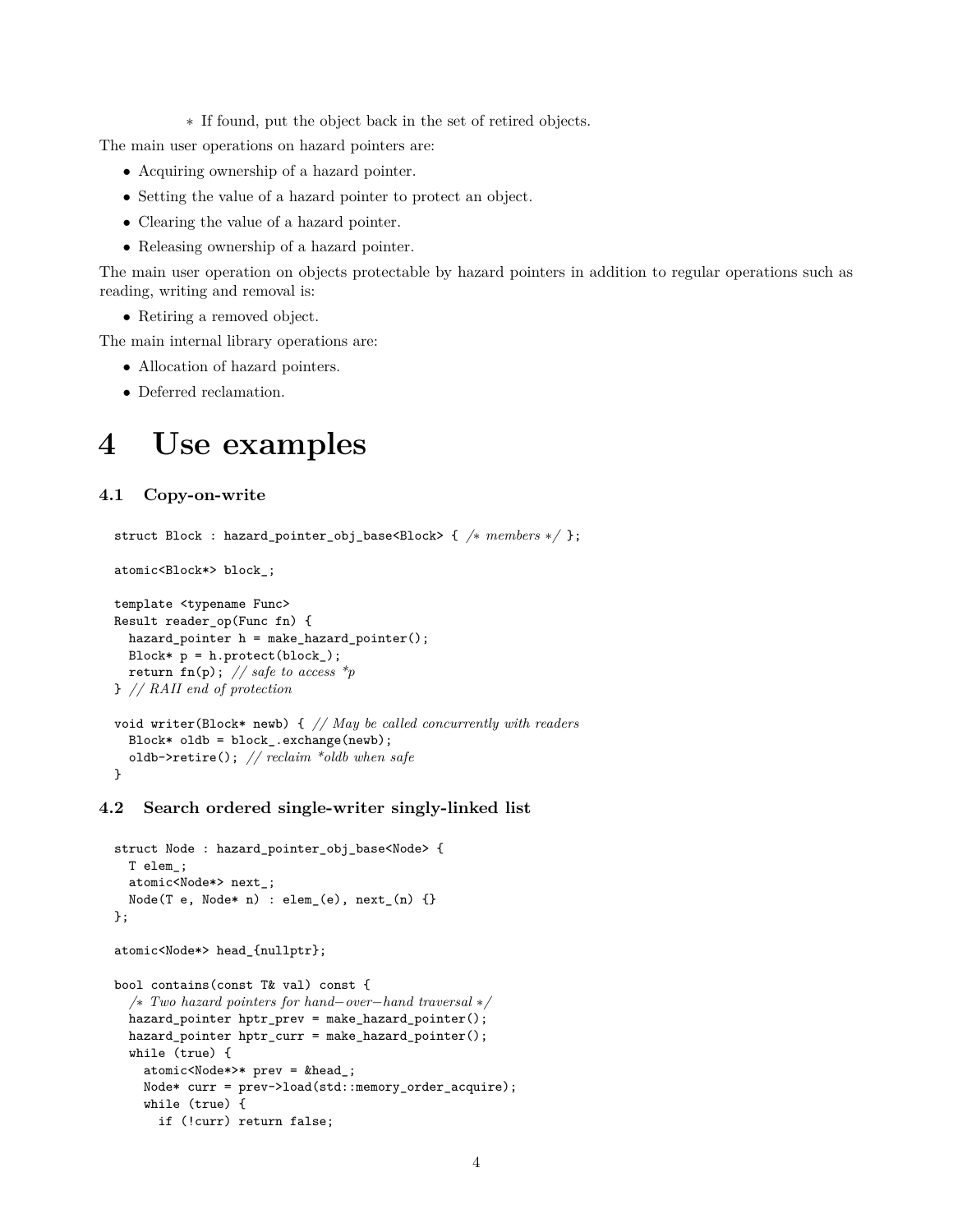```
if (!hptr_curr.try_protect(curr, *prev)) break;
      Node* next = curr->next_.load(std::memory_order_acquire);
      if (prev->load(std::memory_order_acquire) != curr) break;
      if (curr->elem_ >= val) return curr->elem_ == val;
      prev = <math>\&</math>(curr-&gt;next);
      curr = next;
      swap(hptr_curr, hptr_prev);
    }
 }
}
```
<span id="page-4-0"></span>*// For more details see github.com/facebook/folly/blob/master/folly/synchronization/example/HazptrSWMRSet.h*

# **5 Proposed Wording [saferecl]**

Omissions from TS2 are marked in two ways, either by being in red strikethrough or in red and labelled *[Omitted]*.

## **5.1 Hazard pointers** [saferecl.hp]

# **5.1.1** General *General Saferecl.hp.general*

- <sup>1</sup> A hazard pointer is a single-writer multi-reader pointer that can be owned by at most one thread at any time. Only the owner of the hazard pointer can set its value, while any number of threads may read its value. The owner thread sets the value of a hazard pointer to point to an object in order to indicate to concurrent threads—that may delete such an object—that the object is not yet safe to delete.
- <sup>2</sup> A class type T is *hazard-protectable* if it has exactly one public base class of type hazard pointer obj base<T,D> for some D and no base classes of type hazard\_pointer\_obj\_base<T',D'> for any other combination T', D'. An object is *hazard-protectable* if it is of hazard-protectable type.
- <sup>3</sup> The span between creation and destruction of a hazard pointer *h* is partitioned into a series of *protection epochs*; in each protection epoch, *h* either is *associated with* a hazard-protectable object, or is *unassociated*. Upon creation, a hazard pointer is unassociated. Changing the association (possibly to the same object) initiates a new protection epoch and ends the preceding one.
- <sup>4</sup> A hazard pointer *belongs to* exactly one *domain*.
- <sup>5</sup> An object of type hazard\_pointer is either empty or *owns* a hazard pointer. Each hazard pointer is owned by exactly one object of type hazard\_pointer.

[*Note 1* : An empty hazard\_pointer object is different from a hazard\_pointer object that owns an unassociated hazard pointer. An empty hazard\_pointer object does not own any hazard pointers. *— end note*]

- <sup>6</sup> An object x of hazard-protectable type T is *retired* to a domain with a deleter of type D when the member function hazard pointer obj base<T,D>::retire is invoked on x. Any given object x shall be retired at most once.
- <sup>7</sup> A retired object x is *reclaimed* by invoking its deleter with a pointer to x.
- <sup>8</sup> A hazard-protectable object x is *definitely reclaimable* in a domain *dom* with respect to an evaluation *A* if:
- $(8.1)$   $\overline{\mathbf{x}}$  is not reclaimed, and
- $(8.2)$   $\qquad$   $\qquad$   $\qquad$   $\qquad$  **x** is retired to *dom* in an evaluation that happens before *A*, and
- (8.3) for all hazard pointers *h* that belong to *dom*, the end of any protection epoch where *h* is associated with x happens before *A*.
	- <sup>9</sup> A hazard-protectable object x is *possibly reclaimable* in domain *dom* with respect to an evaluation *A* if:
- $(9.1)$  x is not reclaimed; and
- $(9.2)$  x is retired to *dom* in an evaluation *R* and *A* does not happen before *R*; and
- $(9.3)$  for all hazard pointers *h* that belong to *dom*, *A* does not happen before the end of any protection epoch where *h* is associated with x; and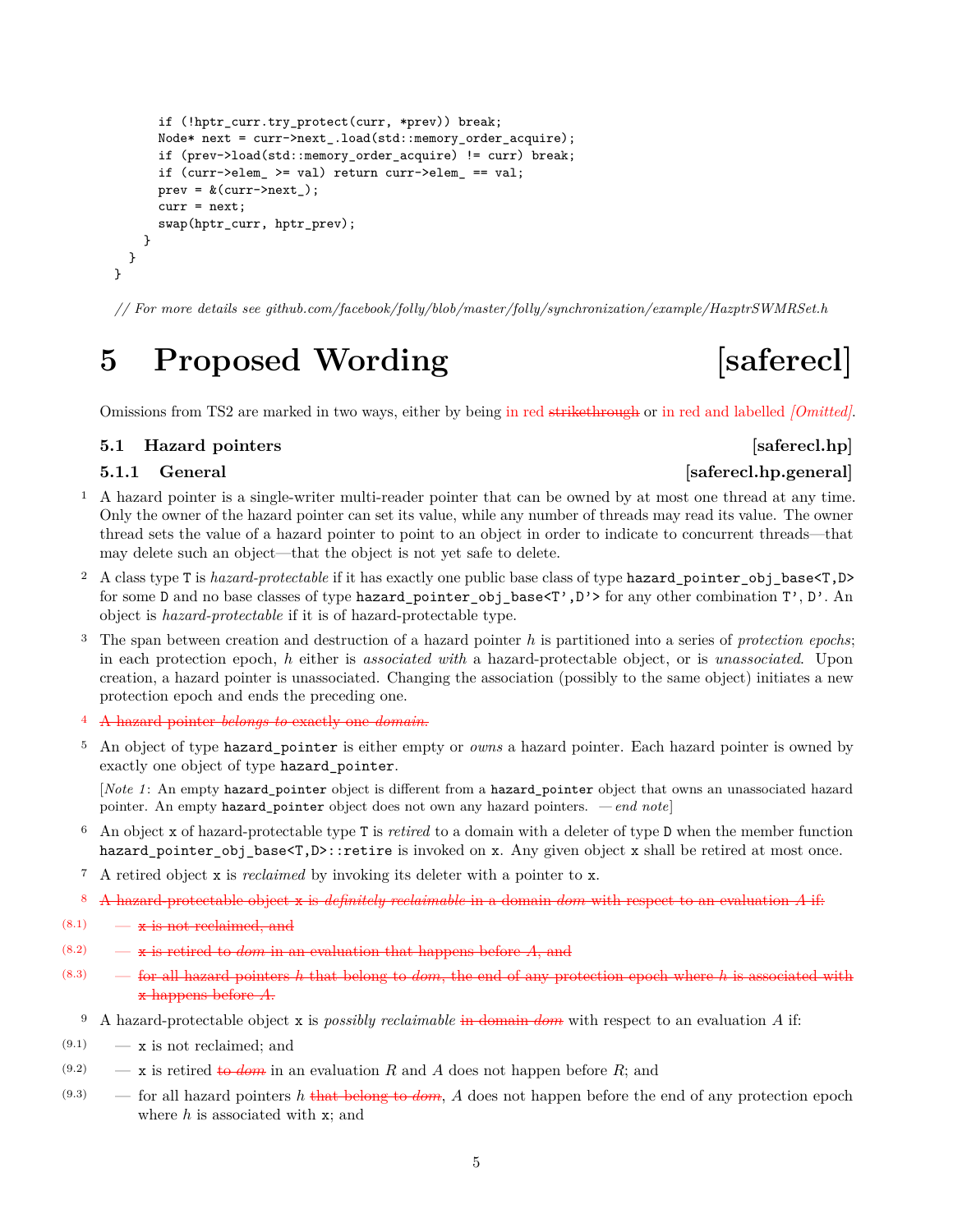- $(9.4)$  for all hazard pointers *h* belonging to *dom* and for every protection epoch *E* of *h* during which *h* is associated with x:
- $(9.4.1)$   $A$  does not happen before the end of  $E$ , and
- (9.4.2) if the beginning of *E* happens before x is retired, the end of *E* strongly happens before *A*, and
- (9.4.3) if *E* began by an evaluation of try\_protect with argument src, label its atomic load operation *L*. If there exists an atomic modification *B* on src such that *L* observes a modification that is modification-ordered before *B*, and *B* happens before x is retired, the end of *E* strongly happens before *A*.

[*Note 2* : In typical use, a store to src sequenced before retiring x will be such an atomic operation *B*. *— end note*]

[*Note 3* : The latter two conditions convey the informal notion that a protection epoch that began before retiring x, as implied either by the happens-before relation or the coherence order of some source, delays the reclamation of x. *— end note*]

[*Example 1* : The following example shows how hazard pointers allow updates to be carried out in the presence of concurrent readers. The object of type hazard\_pointer in print\_name protects the object \*ptr from being reclaimed by ptr->retire until the end of the protection epoch.

```
struct Name : public hazard_pointer_obj_base<Name> { /∗ details ∗/ };
atomic<Name*> name;
```

```
// called often and in parallel!
void print_name() {
  hazard_pointer h = make_hazard_pointer();
  Name* ptr = h.protect(name); /∗ Protection epoch starts ∗/
  /∗ ... safe to access ∗ptr ... ∗/
} /∗ Protection epoch ends. ∗/
```

```
// called rarely, but possibly concurrently with print_name
void update_name(Name* new_name) {
```

```
Name* ptr = name.exchange(new_name);
 ptr->retire();
}
```

```
— end example]
```
### **5.1.2** Header **state of the synopsis** [saferecl.hp.syn]

```
namespace std { ::experimental::inline concurrency_v2 /∗ [Omitted] ∗/
```

```
// 5.1.3, class hazard_pointer_domain [Omitted]
class hazard_pointer_domain;
```

```
// 5.1.4, Default hazard_pointer_domain [Omitted]
hazard_pointer_domain& hazard_pointer_default_domain() noexcept;
```

```
// 5.1.5, Clean up [Omitted]
void hazard_pointer_clean_up(hazard_pointer_domain& domain = hazard_pointer_default_domain())
  noexcept;
// 5.1.6, class template hazard_pointer_obj_base
template <typename T, typename D = default_delete<T>> class hazard_pointer_obj_base;
```

```
// 5.1.7, class hazard_pointer
class hazard_pointer;
```

```
// 5.1.8, Construct non-empty hazard_pointer
hazard_pointer make_hazard_pointer(
   hazard_pointer_domain& domain = hazard_pointer_default_domain() // [Omitted]
    );
```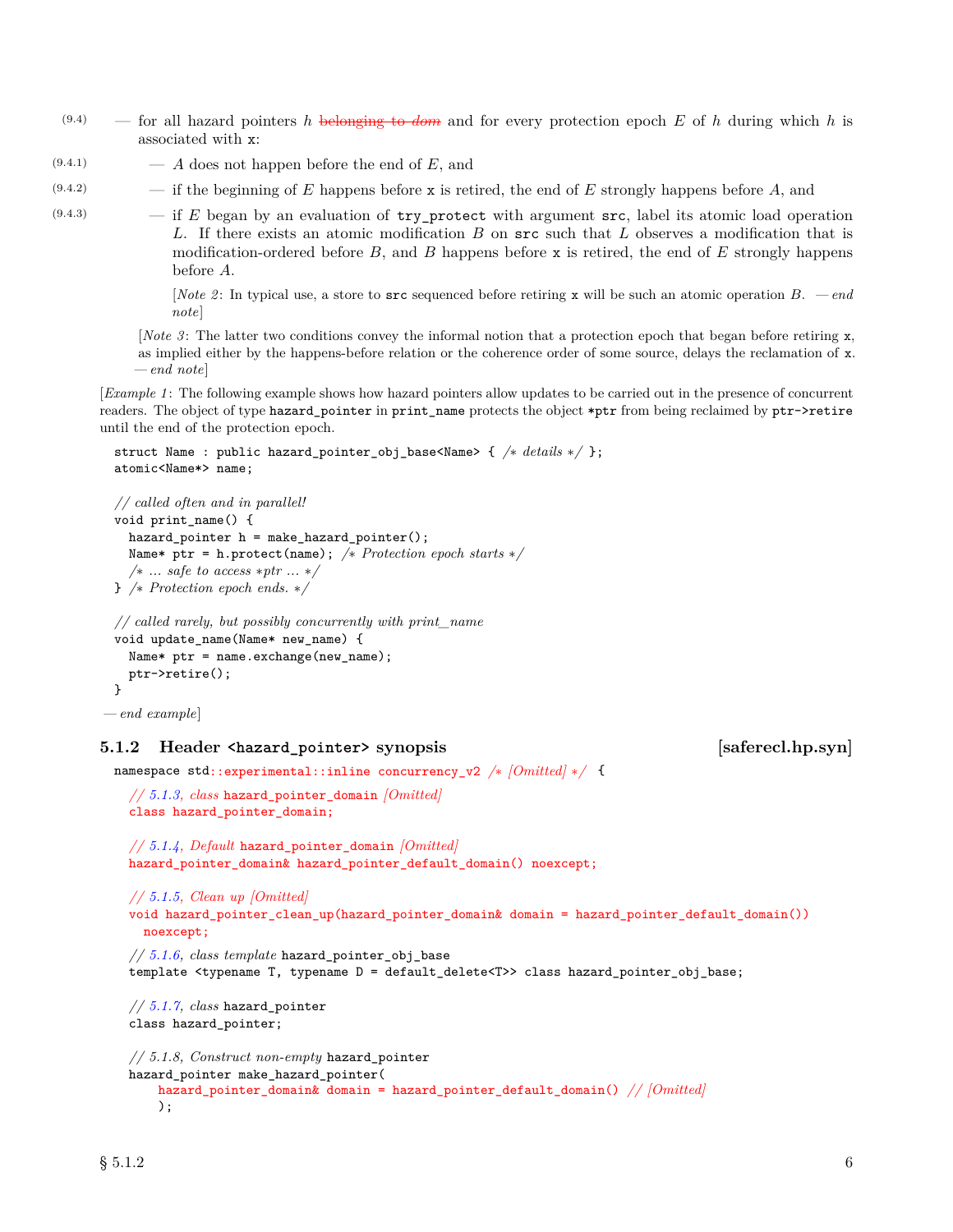*// 5.1.9, Hazard pointer swap* void swap(hazard\_pointer&, hazard\_pointer&) noexcept; }

## <span id="page-6-0"></span>**5.1.3 Class hazard\_pointer\_domain** *[Omitted]* **[saferecl.hp.domain]**

<sup>1</sup> The number of unreclaimed possibly-reclaimable objects retired to a domain is bounded. The bound is implementation-defined.

[*Note 1* : The bound can be independent of other domains and can be a function of the number of hazard pointers belonging to the domain, the number of threads that retire objects to the domain, and the number of threads that use hazard pointers belonging to the domain. *— end note*]

<sup>2</sup> Concurrent access to a domain does not incur a data race  $(C+20 \text{ §}6.9.2.1)$ .

```
class hazard_pointer_domain {
public:
  hazard pointer domain() noexcept;
  explicit hazard_pointer_domain(pmr::polymorphic_allocator<br/><br/>byte> poly_alloc) noexcept;
  hazard_pointer_domain(const hazard_pointer_domain&) = delete;
  hazard_pointer_domain& operator=(const hazard_pointer_domain&) = delete;
  ~hazard_pointer_domain();
};
```
hazard\_pointer\_domain() noexcept;

<sup>1</sup> *Effects*: Equivalent to hazard\_pointer\_domain({}).

### explicit hazard\_pointer\_domain(pmr::polymorphic\_allocator<byte> poly\_alloc) noexcept;}

<sup>2</sup> *Remarks*: All allocation and deallocation related to hazard pointers belonging to this domain use a copy of poly\_alloc.

~hazard\_pointer\_domain();

- <sup>3</sup> *Preconditions*: All hazard pointers belonging to \*this have been destroyed.
- <sup>4</sup> *Effects*: Reclaims all objects retired to this domain that have not yet been reclaimed.

### <span id="page-6-1"></span>**5.1.4 Default hazard\_pointer\_domain** *[Omitted]* **[saferecl.hp.domain.default]**

hazard\_pointer\_domain& hazard\_pointer\_default\_domain() noexcept;

- <sup>1</sup> *Returns*: A reference to the default hazard\_pointer\_domain.
- <sup>2</sup> *Remarks*: The default domain has an unspecified allocator and has static storage duration. The initialization of the default domain strongly happens before this function returns; the sequencing is otherwise unspecified.

# <span id="page-6-2"></span>**5.1.5 Clean up** *[Omitted]* **[saferecl.hp.cleanup]**

void hazard pointer clean up(hazard pointer domain& domain = hazard pointer default domain()) noexcept;

- <sup>1</sup> *Effects*: May reclaim possibly-reclaimable objects retired to domain.
- <sup>2</sup> *Postconditions*: All definitely-reclaimable objects retired to domain have been reclaimed.
- <sup>3</sup> *Synchronization*: The completion of the deleter for each reclaimed object synchronizes with the return from this function call.

## **5.1.3.2** Member functions **and Solutions [Saferecl.hp.domain.mem]**

# **5.1.3.1 General Community Community Community Community Community Community Community Community Community Community Community Community Community Community Community Community Community Community Community Community Commu**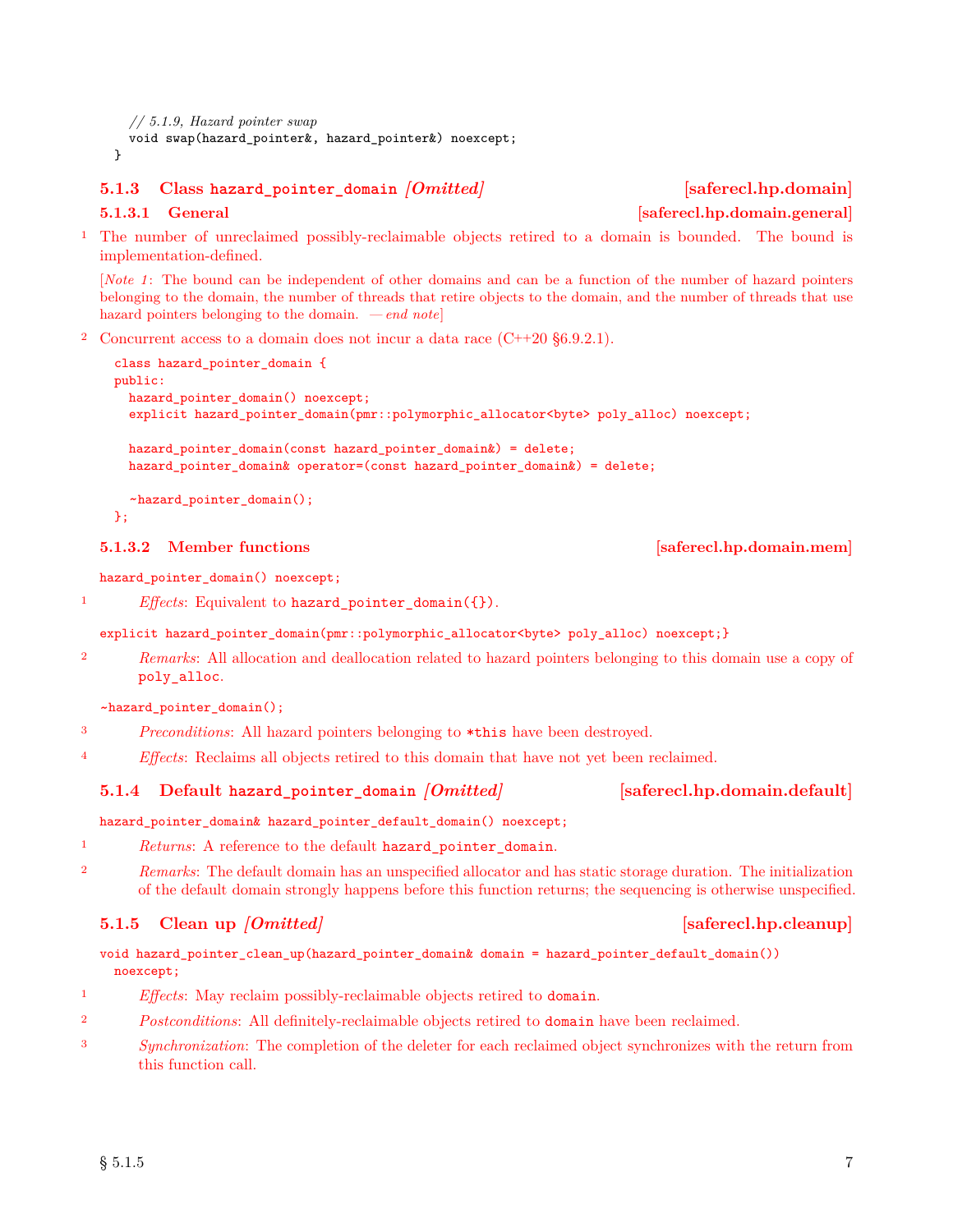# <span id="page-7-0"></span>**5.1.6 Class template hazard\_pointer\_obj\_base [saferecl.hp.base]**

```
template <typename T, typename D = default_delete<T>>
class hazard_pointer_obj_base {
public:
  void retire(
      D d = D()hazard_pointer_domain& domain = hazard_pointer_default_domain() /∗ [Omitted] ∗/ ) noexcept;
  void retire(hazard_pointer_domain& domain) noexcept; // [Omitted]
protected:
 hazard_pointer_obj_base() = default;
private:
  D deleter ; // exposition only
};
```
- <sup>1</sup> A client-supplied template argument **D** shall be a function object type  $(C+20 \text{ §}20.14)$  for which, given a value **d** of type D and a value ptr of type  $T^*$ , the expression  $d(ptr)$  is valid and has the effect of disposing of the pointer as appropriate for that deleter.
- <sup>2</sup> The behavior of a program that adds specializations for hazard\_pointer\_obj\_base is undefined.
- <sup>3</sup> D shall meet the requirements for *Cpp17DefaultConstructible* and *Cpp17MoveAssignable*.
- <sup>4</sup> T may be an incomplete type.

```
void retire(
   D d = D(),
   hazard_pointer_domain& domain = hazard_pointer_default_domain() /∗ [Omitted] ∗/ ) noexcept;
```
- <sup>5</sup> *Mandates*: T is a hazard-protectable type.
- <sup>6</sup> *Preconditions*: \*this is a base class subobject of an object x of type T. x is not retired. Move-assigning D from d does not throw an exception. The expression d(addressof(x)) has well-defined behavior and does not throw an exception.
- <sup>7</sup> *Effects*: Move-assigns d to *deleter* , thereby setting it as the deleter of x, then retires x to domain.
- <sup>8</sup> Invoking the retire function may reclaim possibly-reclaimable objects retired to domain.

void retire(hazard\_pointer\_domain& domain) noexcept; *// [Omitted]*

9 **Effects:** Equivalent to retire(D(), domain).

### **5.1.7 Class hazard\_pointer [saferecl.hp.holder]**

```
class hazard_pointer {
public:
 hazard_pointer() noexcept;
 hazard_pointer(hazard_pointer&&) noexcept;
 hazard_pointer& operator=(hazard_pointer&&) noexcept;
 ~hazard_pointer();
```

```
[[nodiscard]] bool empty() const noexcept;
template <typename T> T* protect(const atomic<T*>& src) noexcept;
template <typename T> bool try_protect(T*& ptr, const atomic<T*>& src) noexcept;
template <typename T> void reset_protection(const T* ptr) noexcept;
void reset_protection(nullptr_t = nullptr) noexcept;
void swap(hazard_pointer&) noexcept;
```
**5.1.7.2** Constructors *Saferecl.hp.holder.ctor* 

hazard\_pointer() noexcept;

<sup>1</sup> *Postconditions*: \*this is empty.

};

<span id="page-7-1"></span>**5.1.7.1** Synopsis [saferecl.hp.holder.syn]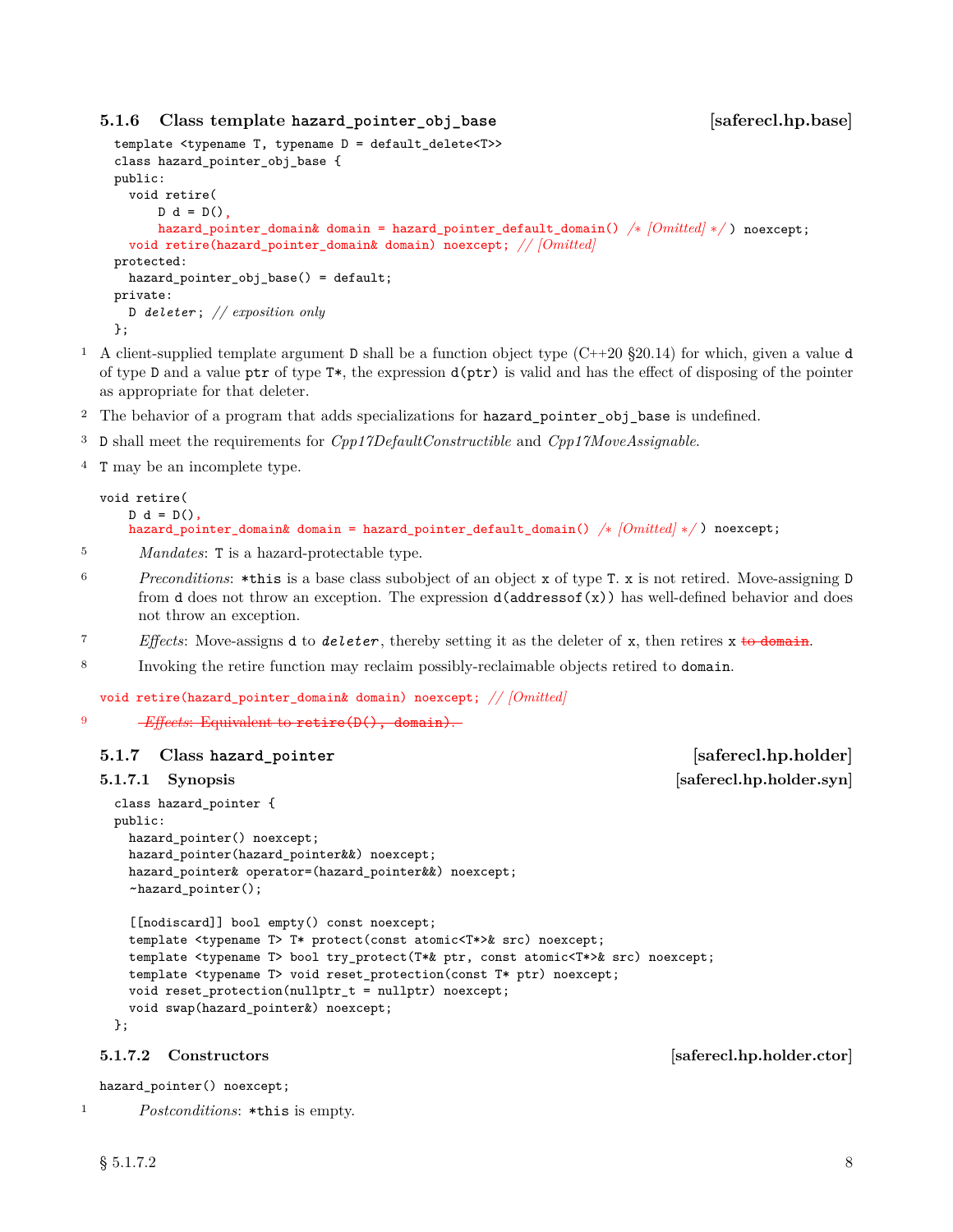### hazard\_pointer(hazard\_pointer&& other) noexcept;

<sup>2</sup> *Postconditions*: If other is empty, \*this is empty. Otherwise, \*this owns the hazard pointer originally owned by other; other is empty.

## **5.1.7.3** Destructor *Saferecl.hp.holder.dtor*

~hazard\_pointer();

<sup>1</sup> *Effects*: If \*this is not empty, destroys the hazard pointer owned by \*this, thereby ending its current protection epoch.

### **5.1.7.4** Assignment **and Solution Example 2.1.7.4** Assignment *safered.hp.holder.assign*

### hazard\_pointer& operator=(hazard\_pointer&& other) noexcept;

- <sup>1</sup> *Effects*: If this == &other is true, no effect. Otherwise, if \*this is not empty, destroys the hazard pointer owned by \*this, thereby ending its current protection epoch.
- <sup>2</sup> *Postconditions*: If other was empty, \*this is empty. Otherwise, \*this owns the hazard pointer originally owned by other. If this != &other is true, other is empty.

```
3 Returns: *this.
```
### **5.1.7.5** Member functions *Member functions Saferecl.hp.holder.mem*

[[nodiscard]] bool empty() const noexcept;

<sup>1</sup> *Returns*: true if and only if \*this is empty.

template <typename T> T\* protect(const atomic<T\*>& src) noexcept;

<sup>2</sup> *Effects*: Equivalent to

```
T* ptr = src.load(memory_order_relaxed);
while (!try_protect(ptr, src)) {}
return ptr;
```
template <typename T> bool try\_protect(T\*& ptr, const atomic<T\*>& src) noexcept;

- <sup>3</sup> *Mandates*: T is a hazard-protectable type.
- <sup>4</sup> *Preconditions*: \*this is not empty.
- <sup>5</sup> *Effects*:
- $(5.1)$  Initializes a variable old of type  $T^*$  with the value of ptr.
- $(5.2)$   $-$  Evaluates the function call reset\_protection(old).
- $(5.3)$  Assigns the value of  $src.load(std::memory order acquire)$  to ptr.
- $(5.4)$  If old == ptr is false, evaluates the function call reset protection().
	- <sup>6</sup> *Returns*: old == ptr.

[*Note 1* : It is possible for try\_protect to return true when ptr is a null pointer. *— end note*]

<sup>7</sup> *Complexity*: Constant.

template <typename T> void reset\_protection(const T\* ptr) noexcept;

- <sup>8</sup> *Mandates*: T is a hazard-protectable type.
- <sup>9</sup> *Preconditions*: \*this is not empty.
- <sup>10</sup> *Effects*: If ptr is a null pointer value, invokes reset\_protection(). Otherwise, associates the hazard pointer owned by \*this with \*ptr, thereby ending the current protection epoch.

void reset\_protection(nullptr\_t = nullptr) noexcept;

<sup>11</sup> *Preconditions*: \*this is not empty.